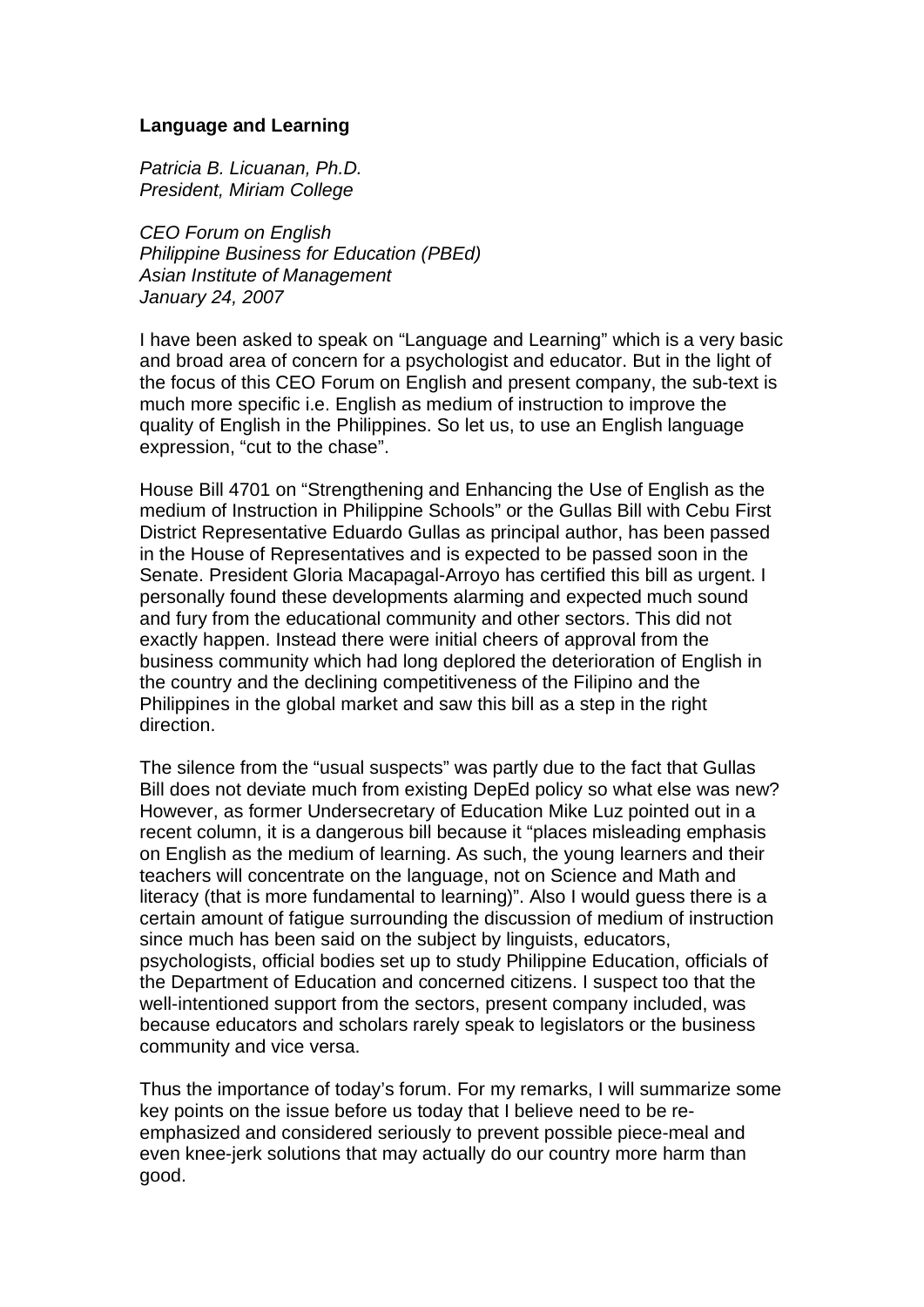It's not English---it's the whole educational system!

The deterioration of English must be understood in the context of the general decline in Philippine education. The problem we are facing is not simply the deterioration of Math and Science and it is this general decline that undermines the competitiveness of the Filipino and the Philippines. Undue emphasis on English may distract us from the bigger problem. Upgrading education in general should improve the quality of English as well. The emphasis on English as a medium of instruction is due in part to the suspicion that the Bilingual Education Policy (BEP) which prescribes the use of English as medium of Instruction for English, Mathematics and Science and Filipino as medium for all other subjects, is the cause for the decline in English. In fact, in 1988, an evaluation of the BEP was conducted by Bro. Andrew Gonzalez and Dr. Bonifacio Sibayan, two distinguished linguists, and one of their key findings was that after eleven years of BEP, there was indeed a clear decline in learning achievement levels of students. However, they concluded that this decline was due to overall decline in educational inputs and not to the BEP. Obviously, this decline in education continues today and the BEP is still a suspected culprit.

English as medium of instruction will not improve the quality of education and will actually have damaging effect.

Learning is primarily mediated by language. The use of English in Philippine education has been contested throughout the history of its use, beginning with the American colonial government that instituted English as medium of instruction in 1900. When the Philippine educational system was officially reviewed by the Monroe Survey Commission in 1925, the foreign language handicap was cited as the major stumbling block. Since then, the most consistent empirical evidence shows the damaging effects of English on Filipino student learning. When English is used, students do not learn well, and at times do not learn at all. Thus using English as medium of instruction in some subject areas (e.g. Math and Science) prevents students from learning as much as they could in their mother tongue.

How often, friends and colleagues referring to their own English-only educational experience, argue, "That is how we were educated and we turned out so well", expressing the perception that being educated in English developed English proficiency and expanded intellectual horizons and making them the successful and accomplished persons they are today. The fact is, the proponents of English as medium of instruction grew up at a time when English was quite widespread, when media was predominantly English, and many probably even spoke English at home. In other words, there was much support and reinforcement for the English language in the social environment. But as they say in ungrammatical American English "Them days are gone forever". Another difference is the number of years spent in school---about 14 years---and thus students were able to learn English first in order to benefit from instruction in English. Today, large numbers of students will drop out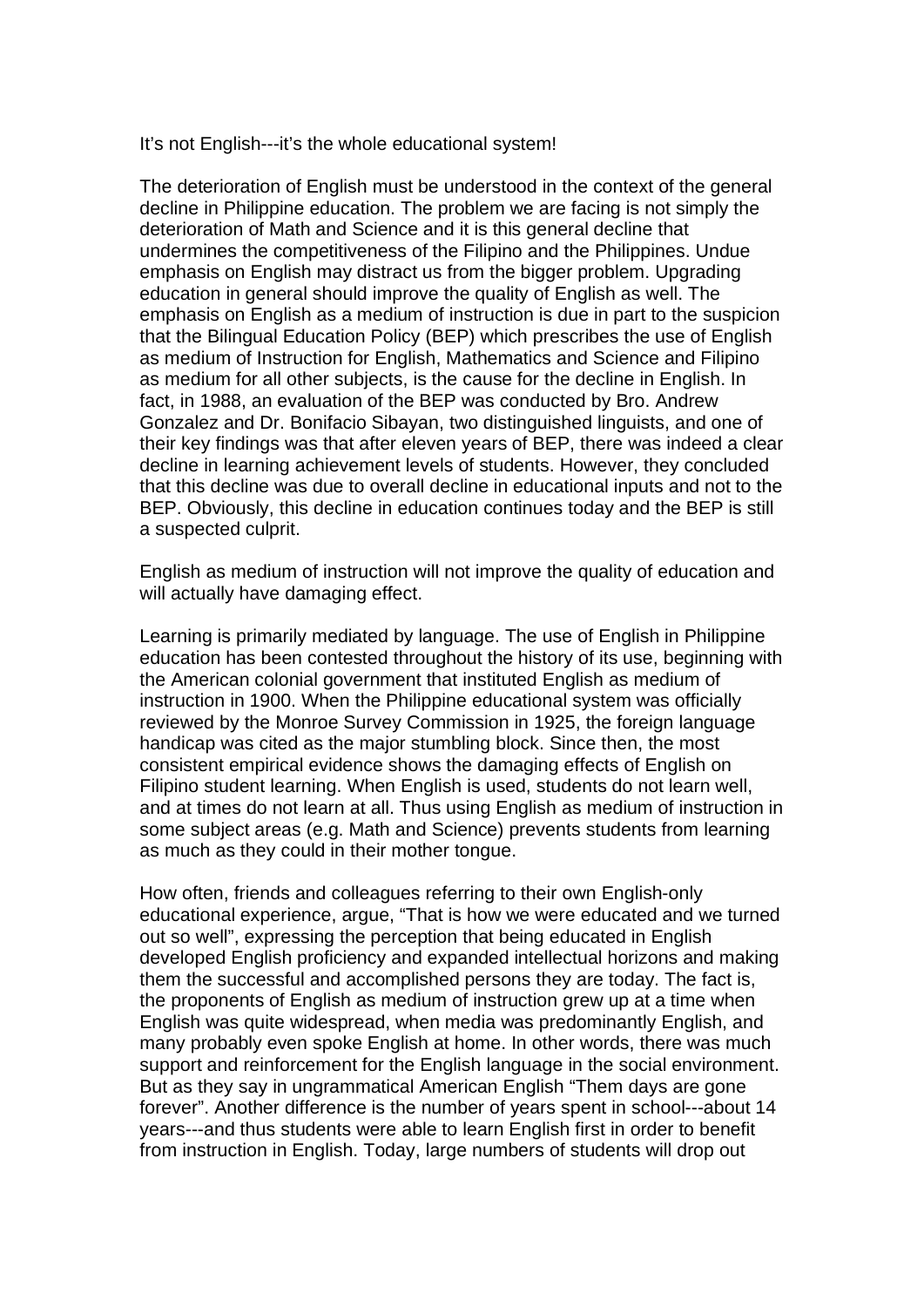before completing elementary or secondary school. These are the students who will suffer if they are taught in a foreign language.

The use of a foreign language as a medium of instruction also has a negative repercussions on national identity, love of country and pride of being Filipino which cannot be underestimated and ignored.

Student achievement is positively related to use of mother tongue as medium of instruction.

In the 1950s, UNESCO pronounced the necessity of beginning schooling in the students' mother tongue because this was the language they understood and early school experience in the mother tongue would help ease the transition from home to school. Studies in the Philippines comparing the use of the vernacular to that of English revealed that students learn better when mother tongue is used. They were better able to apply what they learned in school to their home and community. The importance of mother tongue education was recognized by EDCOM (1993) and PCER (2000).

The Philippine language context has more than 150 languages spoken with the major languages being Tagalog, Cebuano, Ilocano, Hiligaynon, Waray, Bicol, Kapampangan, Pangasinan. According to census data, 99% of Philippine households speak Filipino or Tagalog as a first or second language. SWS in a 1994 survey showed 56% of Filipinos able to speak English as a second or third language. Reports estimate a very small number (approximately 30,000), speak English as a first language, mostly Americans living in the country.

English as medium of instruction will widen the gap between the rich and poor in our country.

The use of English as medium of instruction will not improve the quality of English in the country nor will it present the opportunities for intellectual and economic advancement as claimed. The ones who benefit most from education in English are those who have high levels of proficiency in English to start with and those who belong to environments where English language inputs, materials and resources are available. The overwhelming majority of Filipinos will forever struggle with English as a foreign language and will feel alienated in the classroom where they are required to speak in English. They are likely to learn very little and enjoy the so-called learning process even less. They will fail examinations and eventually drop out. The use of English as medium of instruction in our schools may also explain the lapse into illiteracy among school dropouts who were taught to be literate in English through rote memorization. English therefore, is not the solution to poverty in the country but may actually be part of the cause of poverty.

The use of mother tongue will not only improve the quality of education but may actually be the tool to learning and improving English.